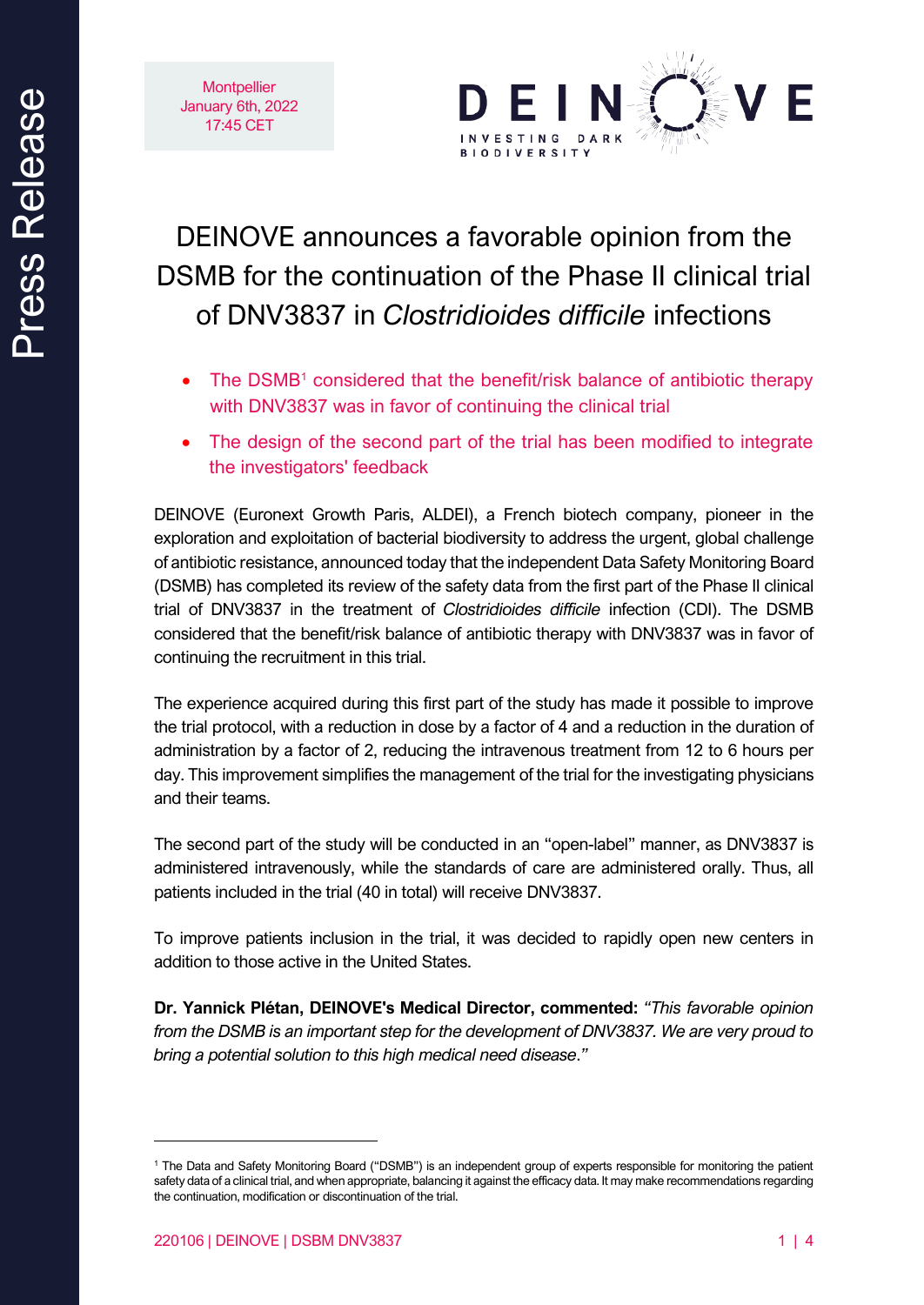**Montpellier** January 6th, 2022 17:45 CET



*"We have been delayed by the COVID 19 pandemic during the first part of the trial. The upcoming opening of new centers and an easier protocol for investigators should simplify recruitment"* **concluded Alexis RIDEAU, Chief Executive Officer of DEINOVE.**

## ABOUT *CLOSTRIDIOIDES DIFFICILE* INFECTIONS (CDI)

More than 40% of hospitalized patients with *Clostridioides difficile* infection (CDI) have been classified as severe disease associated with higher morbidity and mortality<sup>2</sup>. The Centers for Disease Control and Prevention (CDC) identifies CDI as one of the leading causes of hospitalacquired infections, ahead of even MRSA $3$  infections. In the United States, it is estimated that CDI causes nearly half a million disease cases each year, and approximately 29,300 deaths<sup>4</sup>. This condition is not limited to the United States and recent studies<sup>5</sup> show that the incidence of this type of infection is greatly underestimated in other parts of the world, such as Europe and Asia.

To date, there is no proven therapeutic solution for CDI patients with severe vomiting, ileus and toxic megacolon. The oral route being compromised, the available treatments, which are mostly oral, have difficulty reaching the intestine because of the patient's pathological condition (reduced gastrointestinal motility, intubation, intestinal perforation, etc.), and the few antibiotics that could be administered intravenously do not cross the gastrointestinal barrier and therefore do not reach the infection site.

## ABOUT THE DNV3837 ANTIBIOTIC CANDIDATE

DNV3837 – a prodrug<sup>6</sup> of the DNV3681 molecule (also known as MCB3681) – is a narrowspectrum, hybrid oxazolidinone-quinolone synthetic antibiotic targeting only Gram-positive bacteria. It is developed as a highly active first-line treatment targeting *C. diff*.

It has demonstrated significant activity and superiority to reference treatments against isolates of *C. diff.*, regardless of their virulence (including the hyper virulent BI/NAP1/027 strain).

<sup>2</sup> Zar FA et al. Clin Infect Dis. 2007 Aug 01; 45(3):302-7

<sup>3</sup> MRSA: methicillin-resistant *staphylococcus aureus*

<sup>4</sup> Guh AY, Mu Y, Winston LG et al. N Engl J Med 2020;382:1320–30

<sup>5</sup> Balsells E, Shi T, Leese C, Lyell I, Burrows J, Wiuff C, Campbell H, Kyaw MH, and Nair H (2019) Global burden of *Clostridium difficile* infections: a systematic review and meta-analysis. J Glob Health 9:010407

<sup>&</sup>lt;sup>6</sup> Prodrug: substance whose transformation in the body results in an active product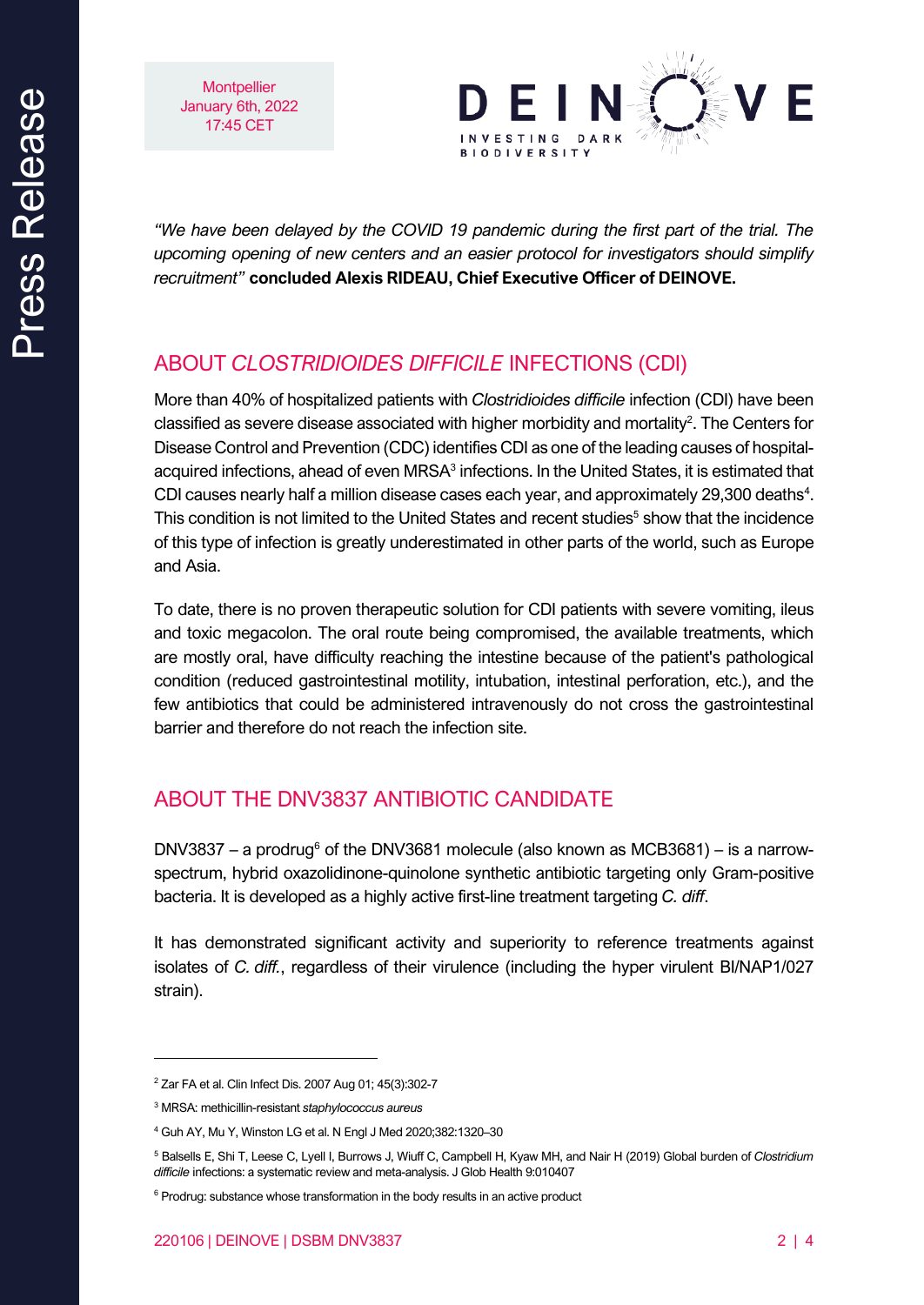**Montpellier** January 6th, 2022 17:45 CET



DNV3837 is an intravenous antibiotic that, when converted to its active form DNV3681, crosses the gastrointestinal barrier and accumulates in the intestinal lumen, allowing it to precisely target the infection site. Several Phase I trials (on approximately a hundred healthy volunteers) have shown a high concentration of the antibiotic in stools, a strong marker of its presence in the intestine. It has also demonstrated its ability to eliminate *Clostridioides* bacteria without affecting the gut microbiota.

FDA granted the DNV3837 drug with Qualified Infectious Disease Product (QIDP) designation and Fast Track status.

For more information on the DNV3837 Phase II clinical trial in *Clostridioides difficile* infections, visit ClinicalTrials.gov :<https://clinicaltrials.gov/ct2/show/NCT03988855>

## ABOUT DEINOVE

DEINOVE is a French biotechnology company pioneering the exploration of a new domain of life, unexplored at 99.9%: the "microbial dark matter". By revealing the metabolic potential of rare bacteria or still classified as uncultivable, it tackles a global health and economic challenge: antimicrobial resistance.

The new therapies discovered and developed by DEINOVE target superbugs (microbes that have become resistant to one or more antimicrobials) that cause life-threatening infections which are now spreading at high speed.

This breakthrough approach gave rise to one of the world's first specialized microbiotechnology platforms and a unique collection of nearly 10,000 rare strains and thousands of bacterial extracts. Today, DEINOVE is conducting several development programs, of which its first antibiotic candidate is currently evaluated in a Phase II clinical trial in severe *Clostridioides difficile* infections, one of the world's first emergencies. The Company has also developed new bacterial micro-factories that address the other issue in the race against antimicrobial resistance: the industrial production of these rare and low concentrated compounds with often too complex chemical structures to be generated by chemical synthesis.

Located at the heart of the Euromedecine park in Montpellier, DEINOVE has been listed on EURONEXT GROWTH® (ALDEI – code ISIN FR0010879056) since 2010. The Company has over 50 employees and relies on a network of world-class academic, technological, industrial and institutional partners.